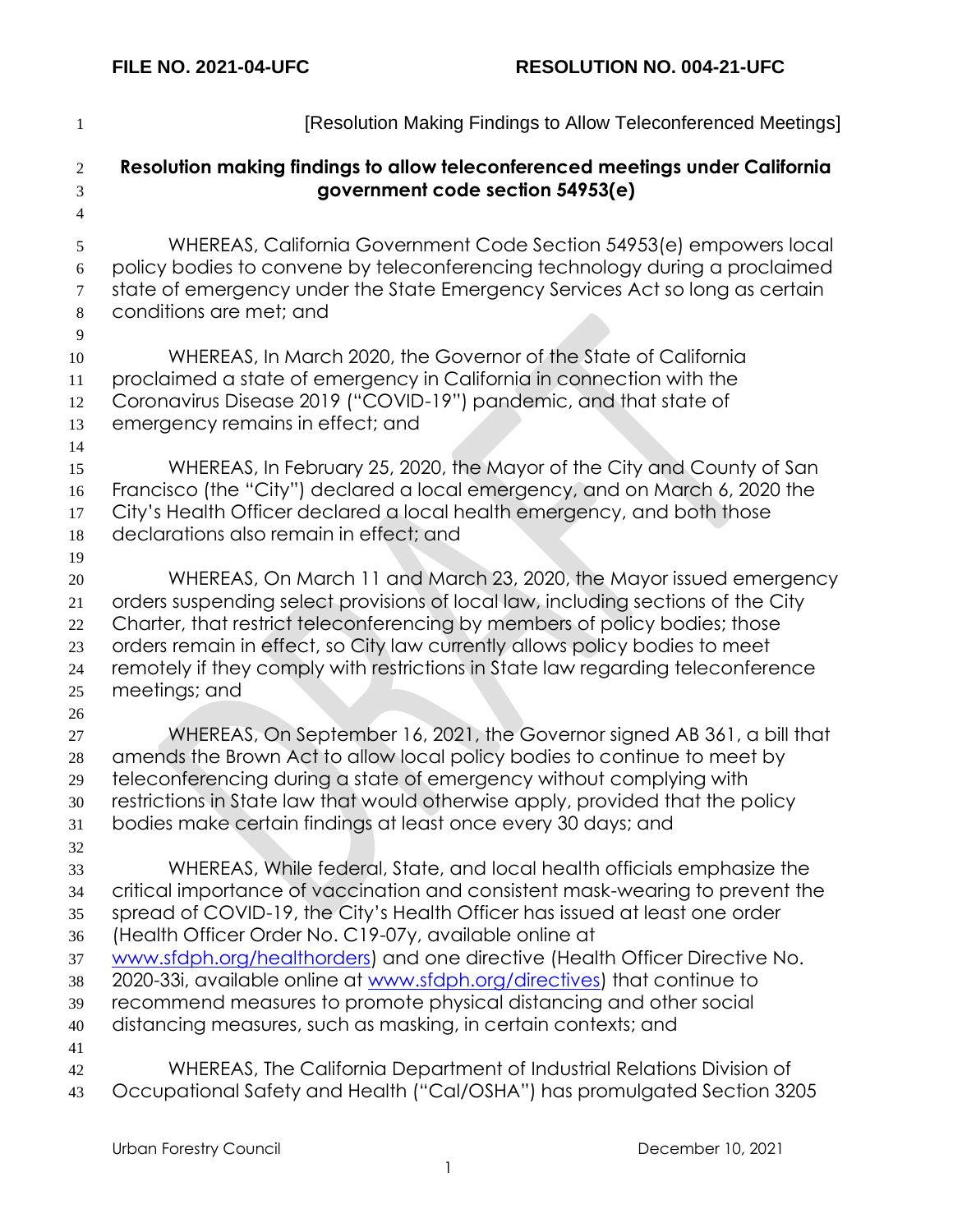of Title 8 of the California Code of Regulations, which requires most employers in 2 California, including in the City, to train and instruct employees about measures that can decrease the spread of COVID-19, including physical distancing and other social distancing measures; and WHEREAS, Without limiting any requirements under applicable federal, state, or local pandemic-related rules, orders, or directives, the City's Department of Public Health, in coordination with the City's Health Officer, has advised that for group gatherings indoors, such as meetings of boards and commissions, people can increase safety and greatly reduce risks to the health and safety of attendees from COVID-19 by maximizing ventilation, wearing well- fitting masks (as required by Health Officer Order No. C19-07), using physical distancing where the vaccination status of attendees is not known, and considering holding the meeting remotely if feasible, especially for long meetings, with any attendees with unknown vaccination status and where ventilation may not be optimal; and WHEREAS, On July 31, 2020, the Mayor issued an emergency order that, with limited exceptions, prohibited policy bodies other than the Board of Supervisors and its committees from meeting in person under any circumstances, so as to ensure the safety of policy body members, City staff, and the public; and WHEREAS, the Urban Forestry Council has met remotely during the COVID- 19 pandemic and can continue to do so in a manner that allows public participation and transparency while minimizing health risks to members, staff, 27 and the public that would be present with in-person meetings while this emergency continues; now, therefore, be it RESOLVED, That Urban Forestry Council finds as follows: 1. As described above, the State of California and the City remain in a state of emergency due to the COVID-19 pandemic. At this meeting, the Urban Forestry Council has considered the circumstances of the state of emergency. 2. As described above, State and City officials continue to recommend measures to promote physical distancing and other social distancing measures, in some settings. 3. As described above, because of the COVID-19 pandemic, conducting meetings of this body in person would present imminent risks to the safety of attendees, and the state of emergency continues to directly impact the ability of members to meet safely in person; and, be it